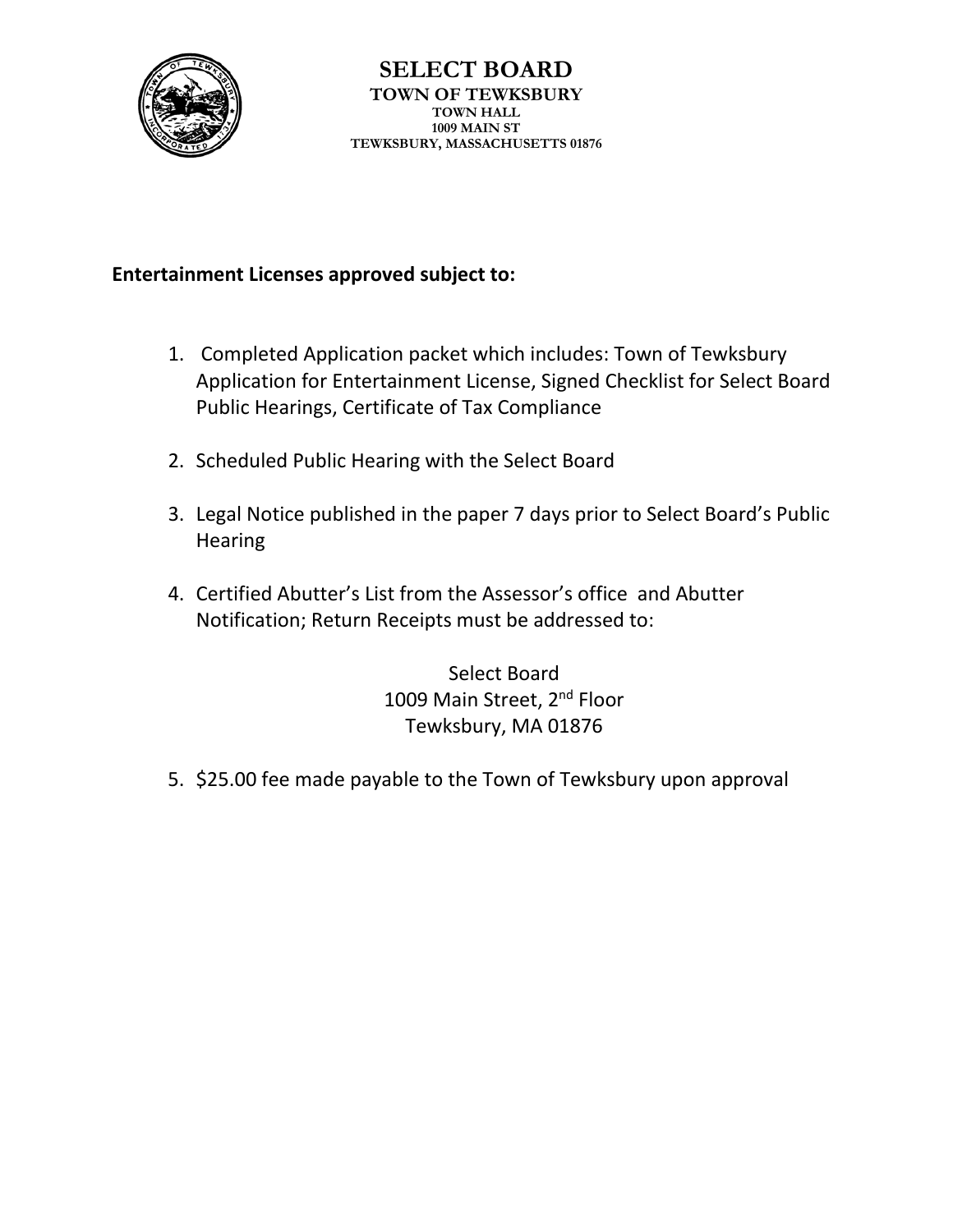

# TOWN OF TEWKSBURY

### APPLICATION FOR ENTERTAINMENT LICENSE

| Applicant:                                                                                          |                                                                                  |  |  |
|-----------------------------------------------------------------------------------------------------|----------------------------------------------------------------------------------|--|--|
|                                                                                                     |                                                                                  |  |  |
| Name of Establishment:                                                                              |                                                                                  |  |  |
| Please describe the type of entertainment (i.e. concert, dance, exhibition, cabaret or public show) |                                                                                  |  |  |
|                                                                                                     |                                                                                  |  |  |
|                                                                                                     | ,我们就是一个人的,我们就是我们的,我们就是我们的,我们就是我们的,我们就是我们的。""我们,我们就是我们的。""我们,我们就是我们的。""我们,我们就是我们的 |  |  |
|                                                                                                     |                                                                                  |  |  |
|                                                                                                     |                                                                                  |  |  |
| Will the entertainment include:                                                                     |                                                                                  |  |  |
| Dancing by patrons                                                                                  | Recorded music                                                                   |  |  |
| Live music                                                                                          | Dancing by entertainers or performers                                            |  |  |
| Use of amplification system                                                                         | Floor show of any description                                                    |  |  |
| Theatrical exhibition or play                                                                       | Moving picture show                                                              |  |  |
| Light show of any description                                                                       | Juke Box                                                                         |  |  |
| Radio                                                                                               | Television                                                                       |  |  |
| Any dynamic audio or visual show<br>whether live or recorded                                        | Any open flame devices or performances                                           |  |  |
|                                                                                                     |                                                                                  |  |  |

Signature

 $\overline{Date}$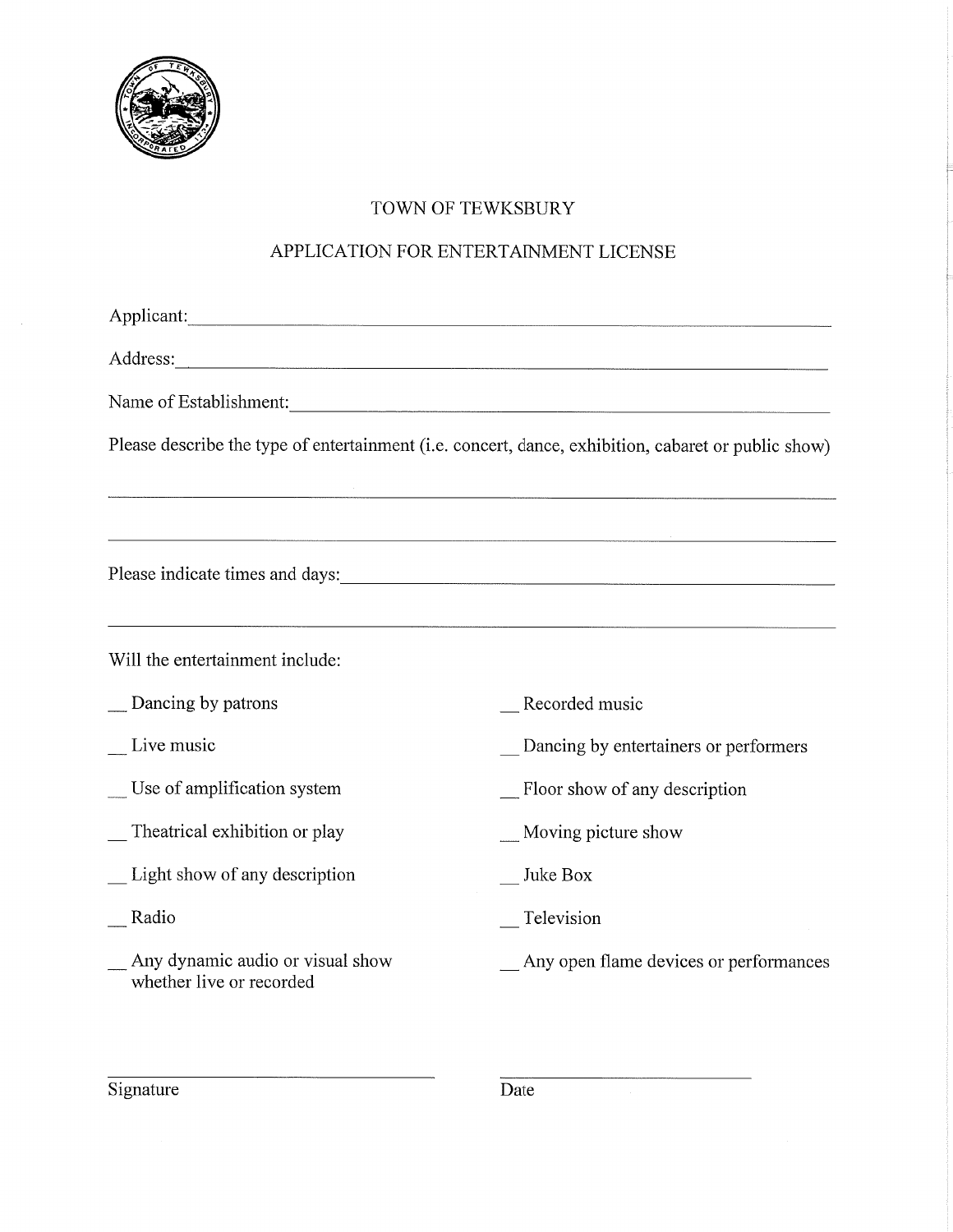

#### **CHECKLIST FOR SELECT BOARD PUBLIC HEARINGS**

Type of License/Hearing: □ Liquor □ Class I, II, III (Car) □ Common Victualler (Food) □ Other\*

| (New/Transfer/Alterations/Amendments/Changes)               |                                                           |                                         |                                                           |  |
|-------------------------------------------------------------|-----------------------------------------------------------|-----------------------------------------|-----------------------------------------------------------|--|
| (please print)                                              |                                                           |                                         |                                                           |  |
|                                                             |                                                           |                                         |                                                           |  |
|                                                             | <b>Department</b><br><b>Approvals Needed</b>              | Department<br><b>Approvals Acted On</b> | <b>Signature</b><br>of Town<br><b>Official &amp; Date</b> |  |
| <b>Community Development</b>                                |                                                           |                                         |                                                           |  |
| (Planning Board, Conservation Commission, Board of Appeals) | Town Hall, Lower Level, 1009 Main Street - (978) 640-4370 |                                         |                                                           |  |
| <b>Building Department</b>                                  |                                                           |                                         |                                                           |  |
|                                                             | Town Hall, Lower Level, 1009 Main Street - (978) 640-4430 |                                         |                                                           |  |
| <b>Board of</b><br><b>Health</b>                            |                                                           |                                         |                                                           |  |
|                                                             | Town Hall, Lower Level, 1009 Main Street - (978) 640-4470 |                                         |                                                           |  |
| <b>Dept. of Public Works</b>                                |                                                           |                                         |                                                           |  |
| D.P.W, 999 Whipple Road - (978) 640-4440                    |                                                           |                                         |                                                           |  |
| <b>Fire Department</b>                                      |                                                           |                                         |                                                           |  |
|                                                             | Center Fire Station, 21 Town Hall Avenue - (978) 640-4410 |                                         |                                                           |  |

Police Department Police Headquarters, 918 Main Street – (978) 851-7373